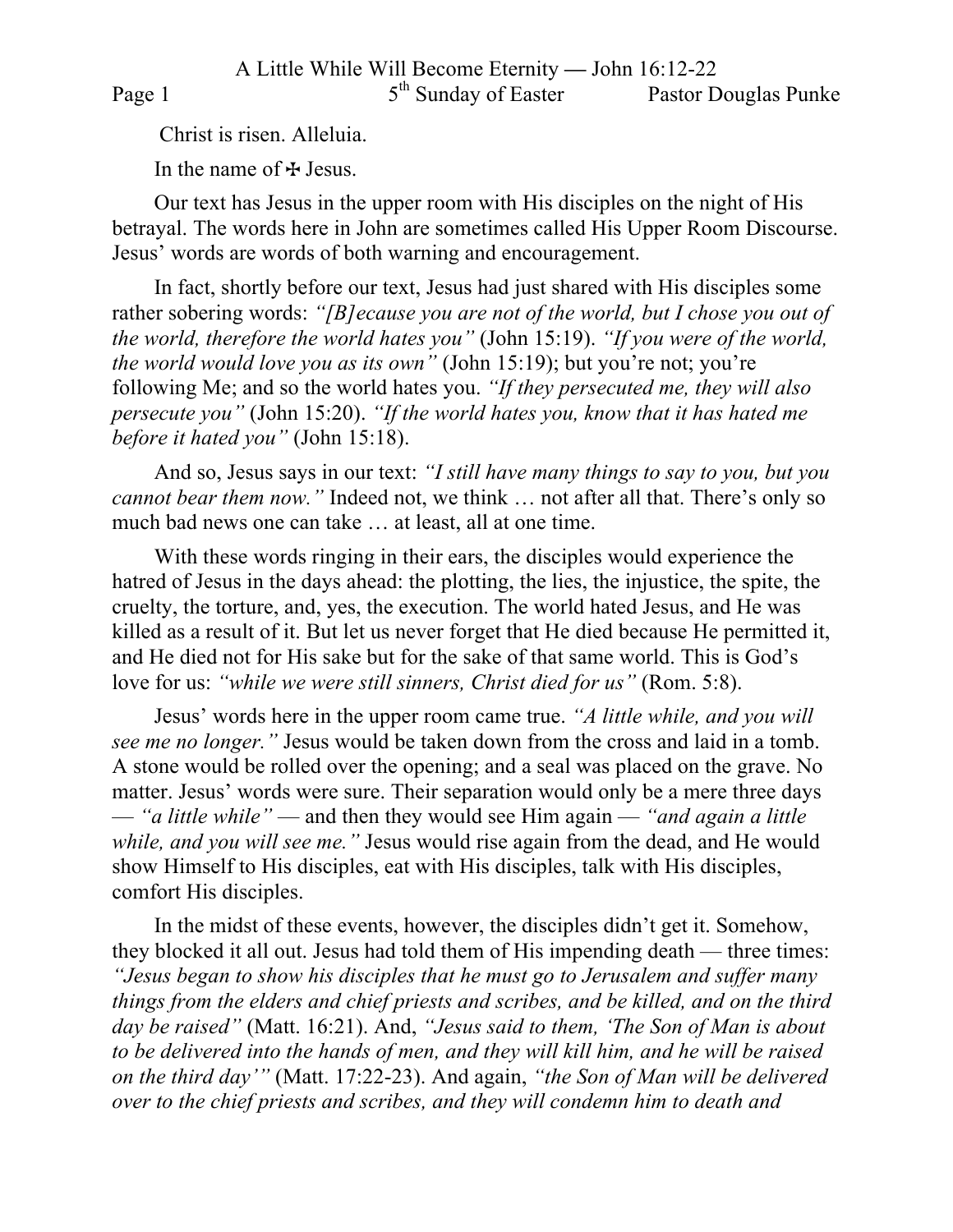A Little While Will Become Eternity **—** John 16:12-22 Page 2 5<sup>th</sup> Sunday of Easter Pastor Douglas Punke *deliver him over to the Gentiles to be mocked and flogged and crucified, and he will be raised on the third day"* (Matt. 20:18-19).

The disciples were bothered by it and didn't want to hear it then (Matt. 16:22; 17:23), and so here they whispered among themselves, *"What does he mean by 'a little while'?"* Their protestations notwithstanding, their obtuseness notwithstanding, the disciples found out that Jesus' words were true: He "suffered under Pontius Pilate, was crucified, died and was buried. … The third day He rose again from the dead" (Apostles' Creed).

I don't excuse the disciples for their foolishness and slowness *"of heart to believe"* (Luke 24:25), but it is understandable. When it comes to bad news, we're the same way. We don't like bad news; we don't want to hear bad news; we may even pretend that we didn't hear the bad news. But none of that can undo what has already happened or forestall what is about to happen.

In my experience, it's sometimes the way we act as the death of a loved one approaches. We ignore the obvious or discourage talking about it. Dad knows he's dying, but "no, Dad, you'll be okay. You'll get better," we say. Maybe we're trying to be encouraging, but death comes anyway, and often without some important conversations taking place. Or even though we know that we will one day die, we don't like to think of that either, and we avoid making preparations for it.

But, as has been said, the Christian life is one big preparation for death. We begin that life, as Kelice did today, by being united with Jesus in His death and resurrection (Rom. 6:5). And we continue that preparation by being built up in faith in the crucified and risen Jesus. Jesus said, *"and again a little while, and you will see me.*" Jesus did rise from the dead, and the disciples' sorrow turned to joy. *"I will see you again,"* Jesus said, and indeed He did. And as He had told them, *"your hearts will rejoice, and no one will take your joy from you."* Moreover, that enduring joy would take them through the hatred, sufferings, and persecution that they would later have to endure for the sake of Christ and His Gospel.

Dear saints of God, this is what I want to suggest to you now. This is the truth that the Spirit guides us into; cross and resurrection are not things to be avoided or ignored; Jesus owned it. It was His in obedience to the Father, and this is what the Spirit of truth declares to us, along with our own victory in Christ Jesus.

So that now we know that death has been swallowed up in victory. Though we die, yet shall we live (John 11:25). Surely, we will sorrow for a while because of death, but joy will come, for our *"Redeemer lives, and at the last he will stand upon the earth. And after [our] skin has been thus destroyed, yet in [our] flesh [we] shall see God, whom [we] shall see for [ourselves], and [our] eyes shall*